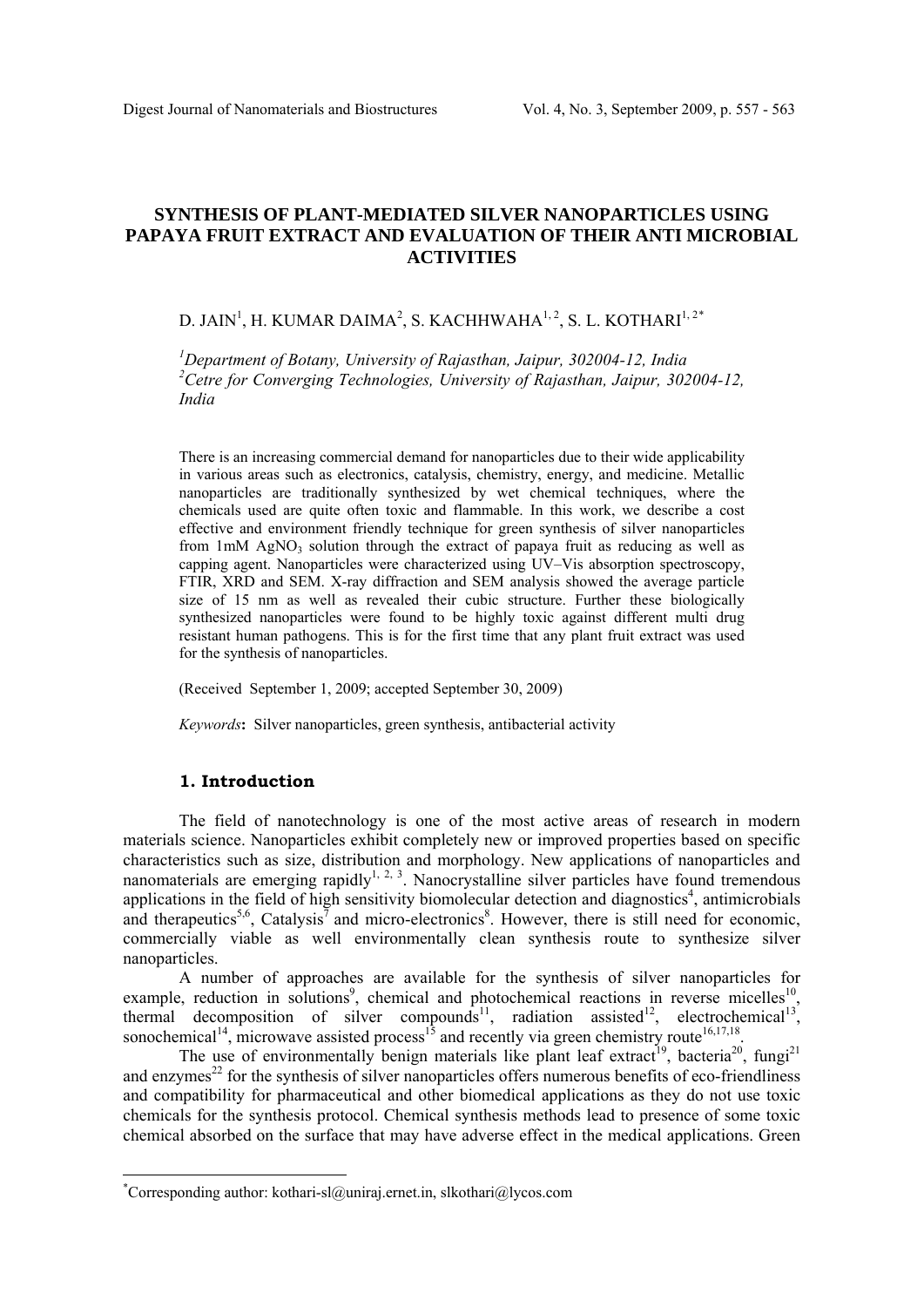synthesis provides advancement over chemical and physical method as it is cost effective, environment friendly, easily scaled up for large scale synthesis and in this method there is no need to use high pressure, energy, temperature and toxic chemicals.

Silver has long been recognized as having inhibitory effect on microbes present in medical and industrial process  $^{23, 24}$ . The most important application of silver and silver nanoparticles is in medical industry such as topical ointments to prevent infection against burn and open wounds<sup>25</sup>.

Here in, we report for the first time synthesis of silver nanoparticles, reducing the silver ions present in the solution of silver nitrate by the cell free aqueous extract of papaya fruit. Further these biologically synthesized nanoparticles were found highly toxic against different multi drug resistant human pathogens.

### **2. Material and Method**

### **2.1 Plant material and preparation of the Extract**

Green unriped Papaya (*Carica papaya* L. cultivar Honey Dew) fruits were used to make the aqueous extract. Unriped papaya fruit weighing 25g were thoroughly washed in distilled water, dried, cut into fine pieces and were crushed into 100 ml sterile distilled water and filtered through Whatman No.1 filter paper (pore size 25 μm). The filtrate was further filtered through 0.6 μm sized filters. Similarly fully riped papaya fruits and green leaves were also used to prepare the extract.

#### **2.2 Synthesis of Silver Nanoparticles**

1mM aqueous solution of Silver nitrate  $(AgNO<sub>3</sub>)$  was prepared and used for the synthesis of silver nanoparticles. 10 ml of papaya fruit extract was added into 90 ml of aqueous solution of 1 mM Silver nitrate for reduction into  $Ag<sup>+</sup>$  ions and kept at room temperature for 5 hours.

#### **2.3 UV-Vis Spectra analysis**

The reduction of pure  $Ag<sup>+</sup>$  ions was monitored by measuring the UV-Vis spectrum of the reaction medium at 5 hours after diluting a small aliquot of the sample into distilled water. UV-Vis spectral analysis was done by using UV-Vis spectrophotometer UV-2450 (Shimadzu).

#### **2.4 XRD measurement**

The silver nanoparticle solution thus obtained was purified by repeated centrifugation at 5000 rpm for 20 min followed by redispersion of the pellet of silver nanoparticles into 10 ml of deionized water. After freeze drying of the purified silver particles, the structure and composition were analyzed by XRD and SEM. The dried mixture of silver nanoparticles was collected for the determination of the formation of Ag nanoparticles by an X'Pert Pro x-ray diffractometer (PAN alytical BV, The Netherlands) operated at a voltage of 40 kV and a current of 30 mA with Cu Kα radiation in a  $\theta$ - 2  $\theta$  configuration. The crystallite domain size was calculated from the width of the XRD peaks, assuming that they are free from non-uniform strains, using the Scherrer formula.

$$
D = 0.94 \ \lambda / \ \beta \cos \theta \tag{1}
$$

where D is the average crystallite domain size perpendicular to the reflecting planes,  $\lambda$  is the X-ray wavelength, β is the full width at half maximum (FWHM), and θ is the diffraction angle. To eliminate additional instrumental broadening the FWHM was corrected, using the FWHM from a large grained Si sample.

$$
\beta \text{ corrected} = (\text{FWHM}^2_{\text{sample}} \text{FWHM}^2_{\text{si}})^{1/2} \tag{2}
$$

This modified formula is valid only when the crystallite size is smaller than 100  $\text{nm}^{26}$ .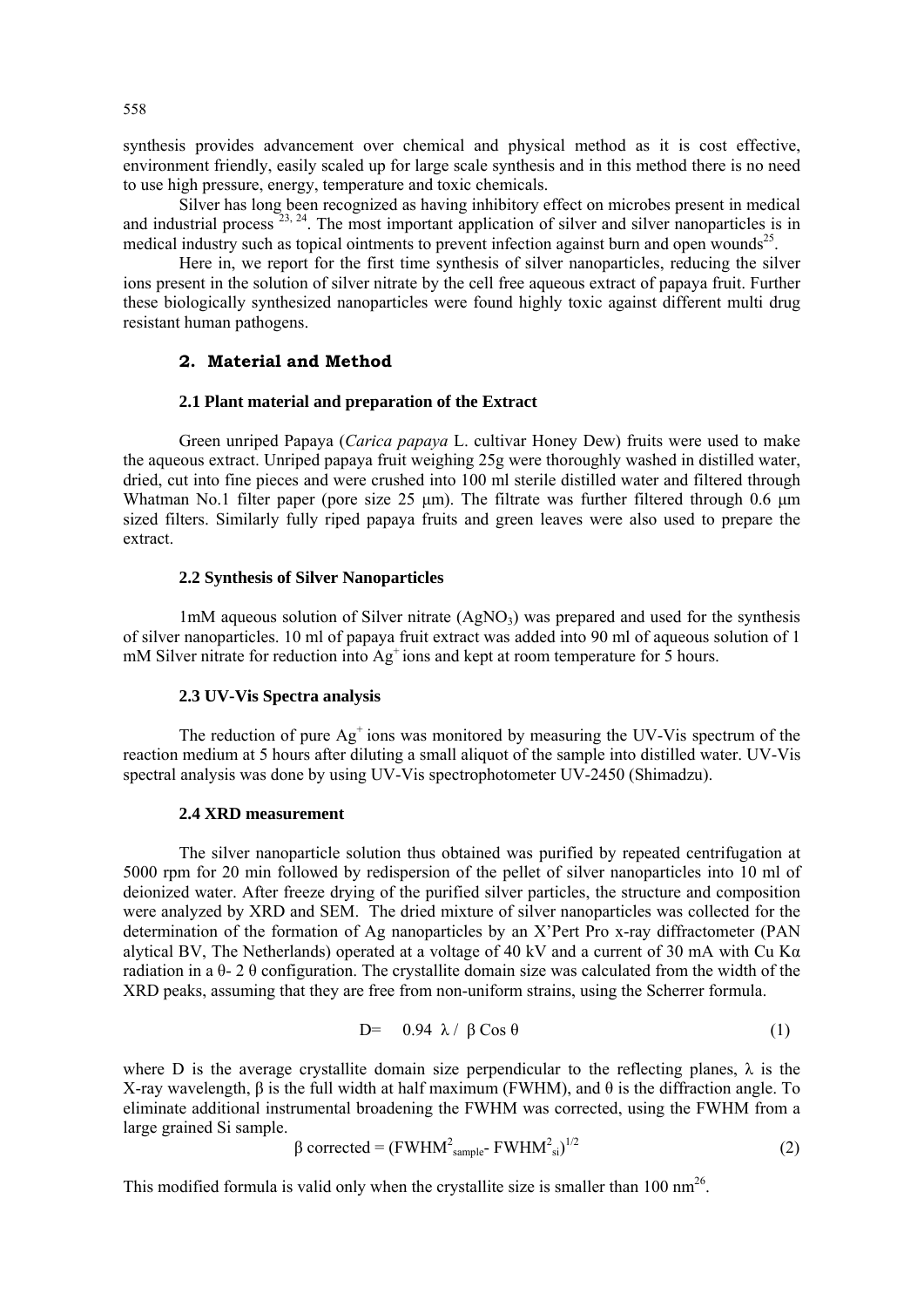#### **2.5 SEM analysis of silver nanoparticles**

Scanning Electron Microscopic (SEM) analysis was done using [Hitachi S-4500 SEM](http://www.mems-exchange.org/equipment/E1321/) machine. Thin films of the sample were prepared on a carbon coated copper grid by just dropping a very small amount of the sample on the grid, extra solution was removed using a blotting paper and then the film on the SEM grid were allowed to dry by putting it under a mercury lamp for 5 min.

### **2.6 FTIR analysis of dried biomass after bioreduction:**

To remove any free biomass residue or compound that is not the capping ligand of the nanoparticles, the residual solution of 100 ml after reaction was centrifuged at 5000 rpm for 10 min and the resulting suspension was redispersed in 10 ml sterile distilled water. The centrifuging and redispersing process was repeated three times. Thereafter, the purified suspension was freeze dried to obtain dried powder. Finally, the dried nanoparticles were analyzed by FTIR Nicolet Avatar 660 (Nicolet, USA).

## **2.7 Antibacterial assays:**

The antibacterial assays were done on human pathogenic *Escherichia coli* and *Pseudomonas aeruginosa* by standard disc diffusion method. Briefly Luria Bertani (LB) broth/agar medium was used to cultivate bacteria. Fresh overnight cultures of inoculum (100 μl) of each culture were spread on to LB agar plates. Sterile paper discs of 5mm diameter (containing 50mg/litre silver nanoparticles) along with four standard antibiotic containing discs were placed in each plate.

# **3. Results and discussion**

It is well known that silver nanoparticles exhibit yellowish brown color in aqueous solution due to excitation of surface plasmon vibrations in silver nanoparticles<sup>27</sup>. As the papaya fruit extract was mixed in the aqueous solution of the silver ion complex, it started to change the color from watery to yellowish brown due to reduction of silver ion (Fig.1); which indicated formation of silver nanoparticles. It is generally recognized that UV–Vis spectroscopy could be used to examine size- and shape-controlled nanoparticles in aqueous suspensions<sup>28</sup>. Figure 2 shows the UV-Vis spectra recorded from the reaction medium after 4 hours. Absorption spectra of silver nanoparticles formed in the reaction media has absorbance peak at 450 nm, broadening of peak indicated that the particles are polydispersed. The biosynthesised silver nanostructure by employing papaya fruit extract was further demonstrated and confirmed by the characteristic peaks observed in the XRD image (Figure 3) and the structural view under the scanning electron microscope (Figure 4). The XRD pattern showed three intense peaks in the whole spectrum of 2*θ* value ranging from 10 to 80. Average size of the particles synthesized was 15nm with size range 10 to 50nm with cubic and hexagonal shape. The typical XRD pattern (Fig. 3) reveled that the sample contains a mixed phase (cubic and hexagonal) structures of silver nanoparticles. The average estimated particle size of this sample was 15 nm derived from the FWHM of peak corresponding to 111 plane (figure 3). The SEM image showing the high density silver nanoparticles synthesized by the papaya extract further confirmed the development of silver nanostructures.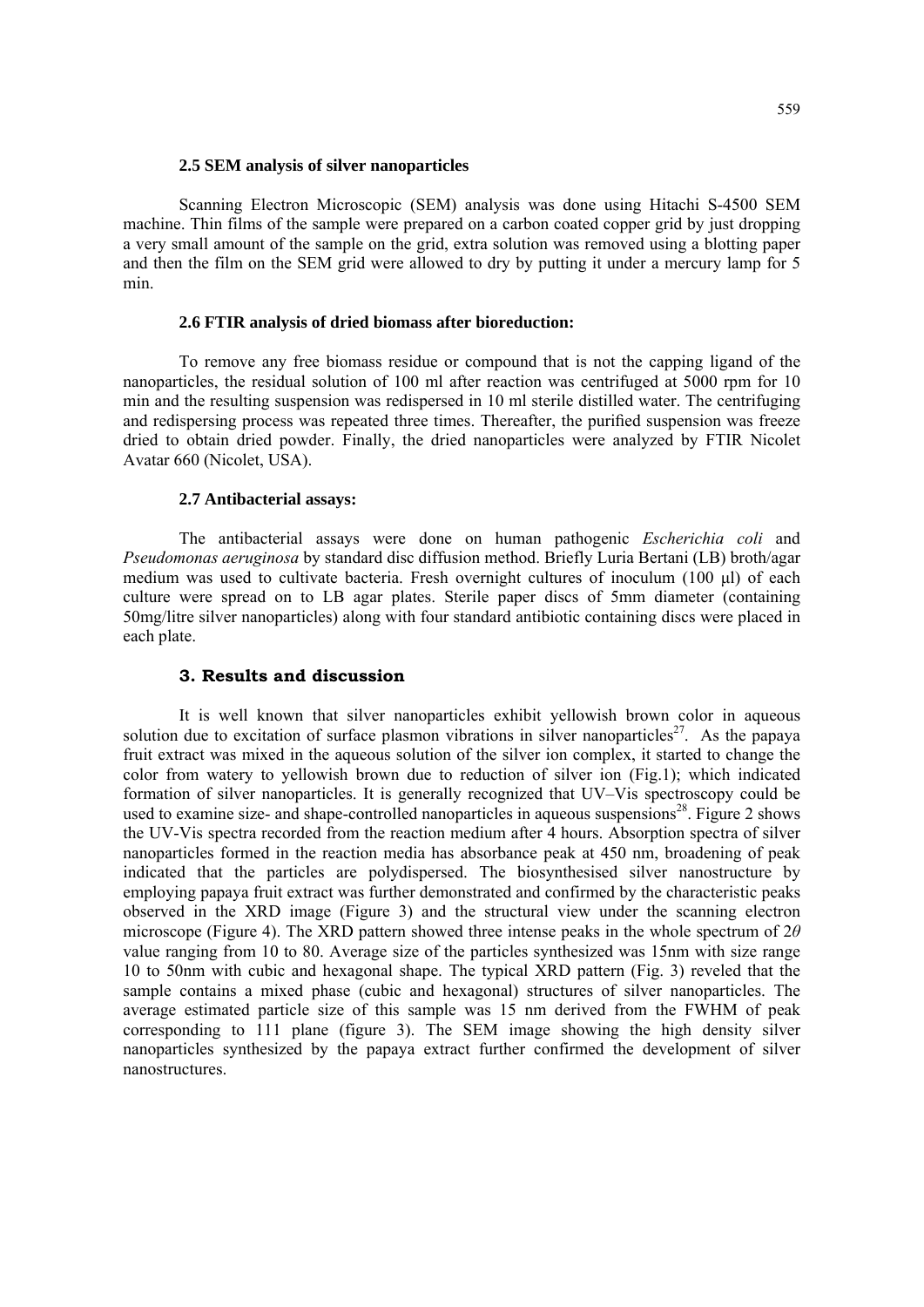

*Fig. 1. Digital photographs of (A) Papaya fruit eextract (B) 1 mM AgNO<sub>3</sub> without papaya* extract (C) 1 mM AgNO<sub>3</sub> with papaya extract after 5 hrs of incubation.



*Fig. 2. UV-Vis absorption spectrum of silver nanoparticles synthesized by treating 1mM aqueous AgNO3 solution with 10% Papaya fruit extract after 5 hrs.* 



*Fig. 3. XRD pattern of silver nanoparticles synthesized by treating 10% Papaya extract with 1 mM aqueous AgNO<sub>3</sub> solution.*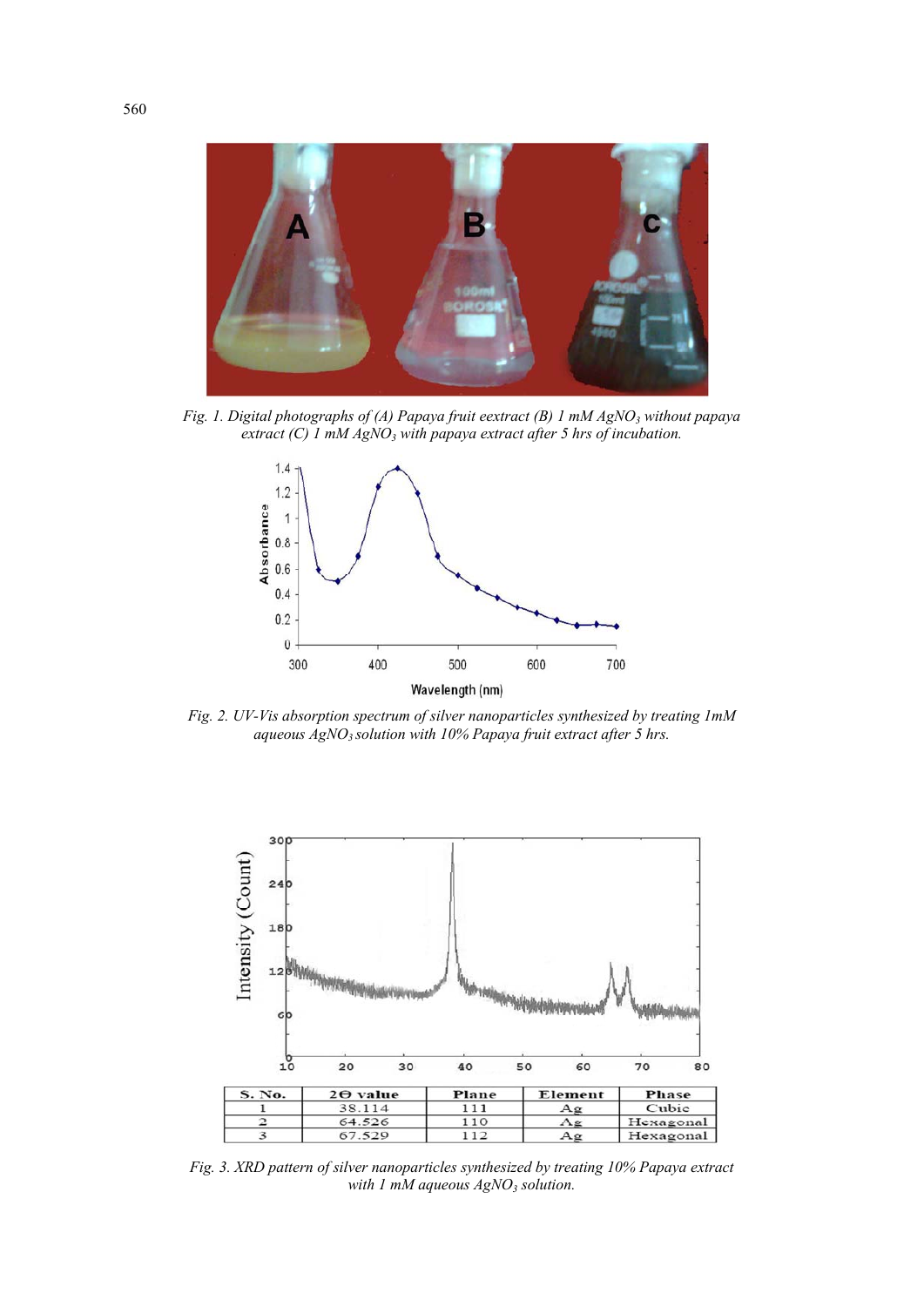FTIR analysis was used for the characterization of the extract and the resulting nanoparticles (Figure 5). FTIR absorption spectra of water soluble extract before and after reduction of Ag ions are shown in Fig. 5. Absorbance bands in Fig. 5A (before bioreduction) are observed in the region of  $500-2000$  cm<sup>-1</sup> are 1697, 1618, 1514, 1332, 1226 cm<sup>-1</sup>. These absorbance bands are known to be associated with the stretching vibrations for  $-C$  C–C  $O$ ,  $-C$   $C$ –  $($ in-ring) aromatic],  $-C-C-$  [(in-ring) aromatic], C–O (esters, ethers) and C–O (polyols), respectively<sup>17</sup>. In particular, the  $1226$  cm<sup>-1</sup> band arises most probably from the C–O group of polyols such as hydroxyflavones and catechins. The total disappearance of this band after the bioreduction (Fig.5B) may be due to the fact that the polyols are mainly responsible for the reduction of Ag ions, whereby they themselves get oxidized to unsaturated carbonyl groups leading to a broad peak at  $1650 \text{cm}^{-1}$  (for reduction of Ag). Further the nanoparticles syntheses by green route are found highly toxic against multi drug resistant human pathogenic bacteria at a concentration of 50 ppm (Fig 6). Silver nanoparticles exhibited antibacterial activity against *E. coli and Pseudomonas aeruginosa* as it showed a clear inhibition zone whereas the standard antibiotics like Ampicillin, Tetracycline, Cefixime and Rifampicin does not shown any inhibition zone. Antibacterial effects of Ag nanoparticles obeyed a dual action mechanism of antibacterial activity, *i.e.,* the bactericidal effect of  $Ag^+$  and membrane-disrupting effect of the polymer subunits.



*Fig. 4. SEM micrograph of the silver nanoparticles* 



*Fig. 5. FTIR spectra of vacuum dried powder of (a) Papaya fruit extract (b) nanoparticles synthesized by 10% fruit extract solution.*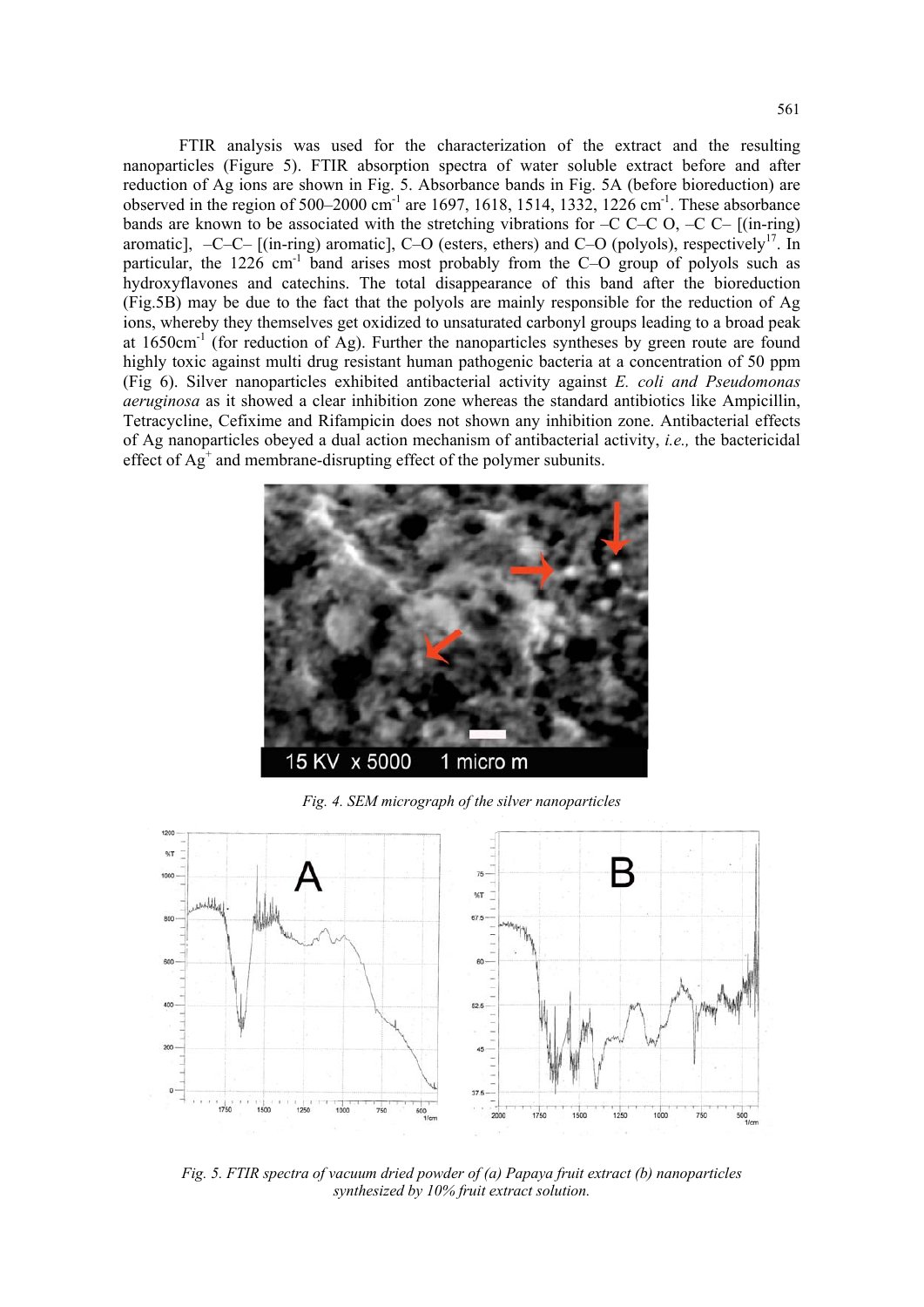

*Fig. 6. Images of antibacterial activities of discs 50 mg/l silver nanoparticles and other antibiotics on A. E coli B. Pseudomonas aeruginosa (N=nanoparticles, A= Ampicilin, C= Cefimex, R = Rifampicin, T = Tetracycline)* 

Reduction of silver ions present in the aqueous solution of silver complex during the reaction with the ingredients present in the papaya fruit extract observed by the UV-Vis spectroscopy revealed the presence of silver nanoparticles may be correlated with the UV-Vis spectra. UV-Vis spectroscopy is well known to investigate shape and size controlled of nanoparticles. The XRD and SEM analysis showed the particle size between 25-50nm as well the cubic structure of the nanoparticles. FTIR analysis confirmed that the Bioreduction of  $Ag$ + ions to silver nanoparticles are due to the reduction by capping material of plant extract. The Silver nanoparticles synthesized via green route are highly toxic to multidrug resistant bacteria hence has a great potential in biomedical applications. The present study showed a simple, rapid and economical route to synthesized Silver nanoparticles.

### **4. Conclusions**

In conclusion, the bio-reduction of aqueous  $Ag<sup>+</sup>$  ions by the fruit extract of the papaya plant has been demonstrated. The reduction of the metal ions through leaf extracts leading to the formation of silver nanoparticles of fairly well-defined dimensions. But the capabilities of the other plant part such as fruit as a capping and reducing agent is not tested and not well defined. In the present study we found that fruits can be also good source for synthesis of silver nanoparticles. This green chemistry approach toward the synthesis of silver nanoparticles has many advantages such as, ease with which the process can be scaled up, economic viability, etc. Applications of such eco-friendly nanoparticles in bactericidal, wound healing and other medical and electronic applications, makes this method potentially exciting for the large-scale synthesis of other inorganic materials (nanomaterials). Though there is a report describing synthesis of silver nanoparticles using papaya callus<sup>29</sup>, but the present study used fruit as a source which is easily available and economic unlike callus which need extensive tissue culture facilities and expertise. Toxicity studies of silver nanoparticles on human pathogen opens a door for a new range of antibacterial agents.

#### **Acknowledgements**

We thank Dr. Kanan Bala Sharma and Mr. Kuldeep Rathore of Department of Physics, University of Rajasthan for XRD and Dr. S. K. Malik of NBPGR, New Delhi for SEM analysis. Devendra Jain thanks CSIR for Senior Research Fellowship.